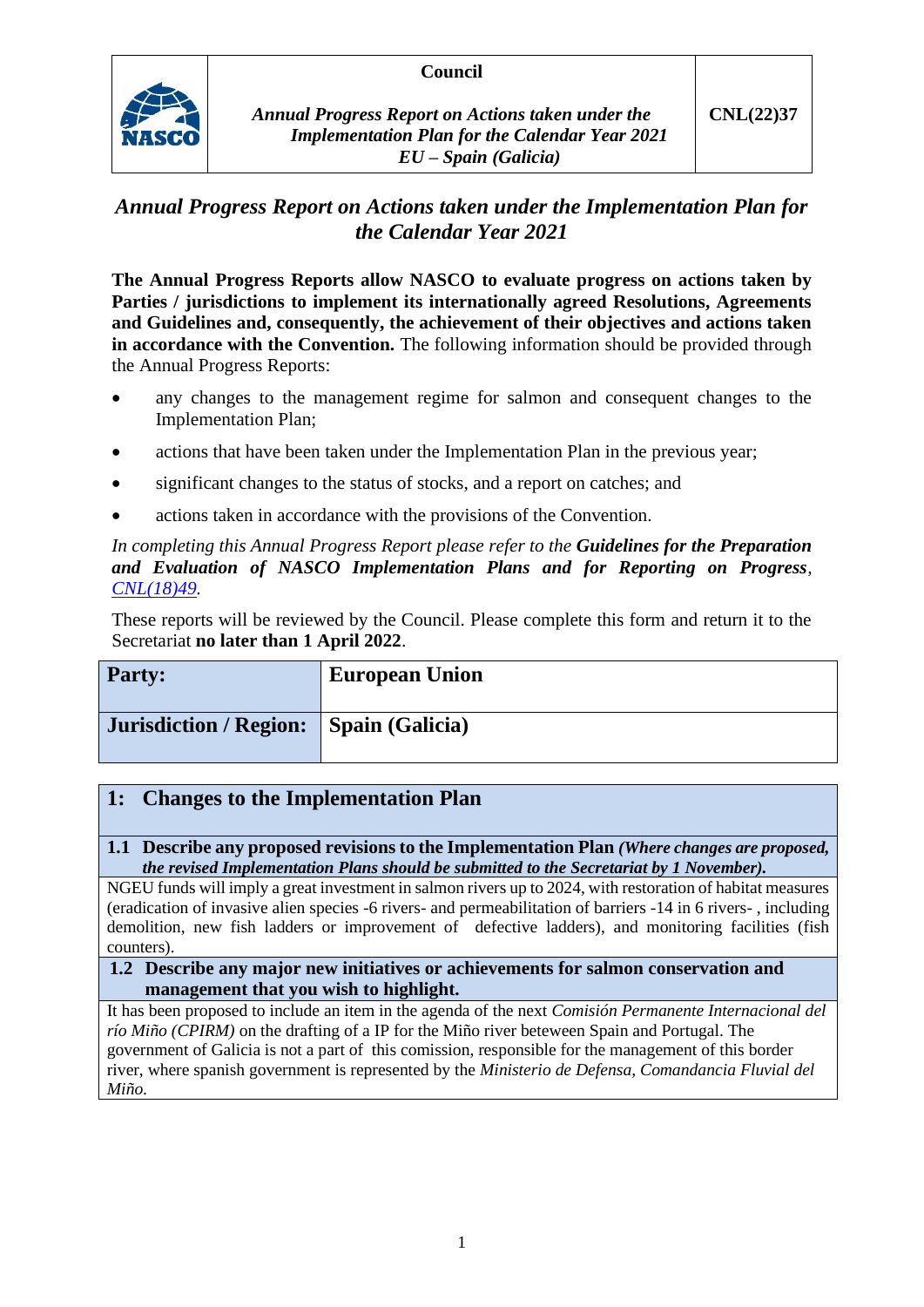### **2: Stock status and catches.**

**2.1 Provide a description of any new factors that may affect the abundance of salmon stocks significantly and, if there has been any significant change in stock status since the development of the Implementation Plan, provide a brief (200 word max) summary of these changes.**

2021 was a very dry year in Galicia, affecting timing of salmon runs and catches. Spawners in the traps were very scarce, affecting to the hatchery stock available for stocking in nexts years. Spawning might have been affected too, with the redds very exposed to predators and to water level oscillations.

**2.2 Provide the following information on catches:** *(nominal catch equals reported quantity of salmon caught and retained in tonnes 'round fresh weight' (i.e. weight of whole, ungutted, unfrozen fish) or 'round fresh weight equivalent').*

| (a) provisional nominal   | In-river                                                                          | Estuarine | Coastal  | Total      |
|---------------------------|-----------------------------------------------------------------------------------|-----------|----------|------------|
| catch (which may be       | 0.391                                                                             | 0,028     | $\Omega$ | $0,419$ tn |
| subject to revision) for  |                                                                                   |           |          |            |
| $2021$ (tonnes)           |                                                                                   |           |          |            |
| (b) confirmed nominal     | 0,209                                                                             | 0,139     | $\theta$ | $0,348$ tn |
| catch of salmon for       |                                                                                   |           |          |            |
| $2020$ (tonnes)           |                                                                                   |           |          |            |
| (c) estimated             | 0,059                                                                             | 0,028     | $\Omega$ | $0,087$ tn |
| unreported catch for      |                                                                                   |           |          |            |
| $2021$ (tonnes)           |                                                                                   |           |          |            |
| (d) number and            | Maintaining the figures of previous years, at least 15% of the catch is released. |           |          |            |
| percentage of salmon      | As 78 salmon were retained in 2020 in sport fisheries, a minimum of 12            |           |          |            |
| caught and released in    | salmon were released in Galician rivers.                                          |           |          |            |
| recreational fisheries in |                                                                                   |           |          |            |
| 2021                      |                                                                                   |           |          |            |

## **3: Implementation Plan Actions.**

#### **3.1 Provide an update on progress on actions relating to the Management of Salmon Fisheries**  *(section 2.9 of the Implementation Plan).*

*Note: the reports under 'Progress on action to date' should provide a brief overview of each action. For all actions, provide clear and concise quantitative information to demonstrate progress. In circumstances where quantitative information cannot be provided for a particular action because of its nature, a clear rationale must be given for not providing quantitative information and other information should be provided to enable progress with that action to be evaluated. While referring to additional material (e.g. via links to websites) may assist those seeking more detailed information, this will not be evaluated by the Review Group.*

|               | $\alpha$ and $\alpha$ is a set of $\alpha$ in the set of $\alpha$ is the set of $\alpha$ |                                                                                      |  |
|---------------|------------------------------------------------------------------------------------------|--------------------------------------------------------------------------------------|--|
| <b>Action</b> | Description                                                                              | Progressive limitation of "conflictive" sea-trout fisheries (14 rivers), closing the |  |
| F3:           | of action                                                                                | season together for both species                                                     |  |
|               | (as submitted)                                                                           |                                                                                      |  |
|               | in the $IP$ ):                                                                           |                                                                                      |  |
|               | Expected                                                                                 | Avoiding by-catch of salmon after fishing season, or in restricted areas,            |  |
|               | outcome                                                                                  | improving its survival to spawning time. This will improve in the long term the      |  |
| (as submitted |                                                                                          | levels of spawning and recruitment.                                                  |  |
|               | in the $IP$ ):                                                                           |                                                                                      |  |
|               | Progress on                                                                              | Another 4 "conflictive" sea-trout fisheries were closed in 2021 in rivers Eo,        |  |
|               | action to                                                                                | Masma, Ouro and Landro, added to the 3 already closed in 2020 (rivers Ulla,          |  |
|               | date                                                                                     | Umia, and Lérez). The fishery in the lowermost part of Anllóns river is              |  |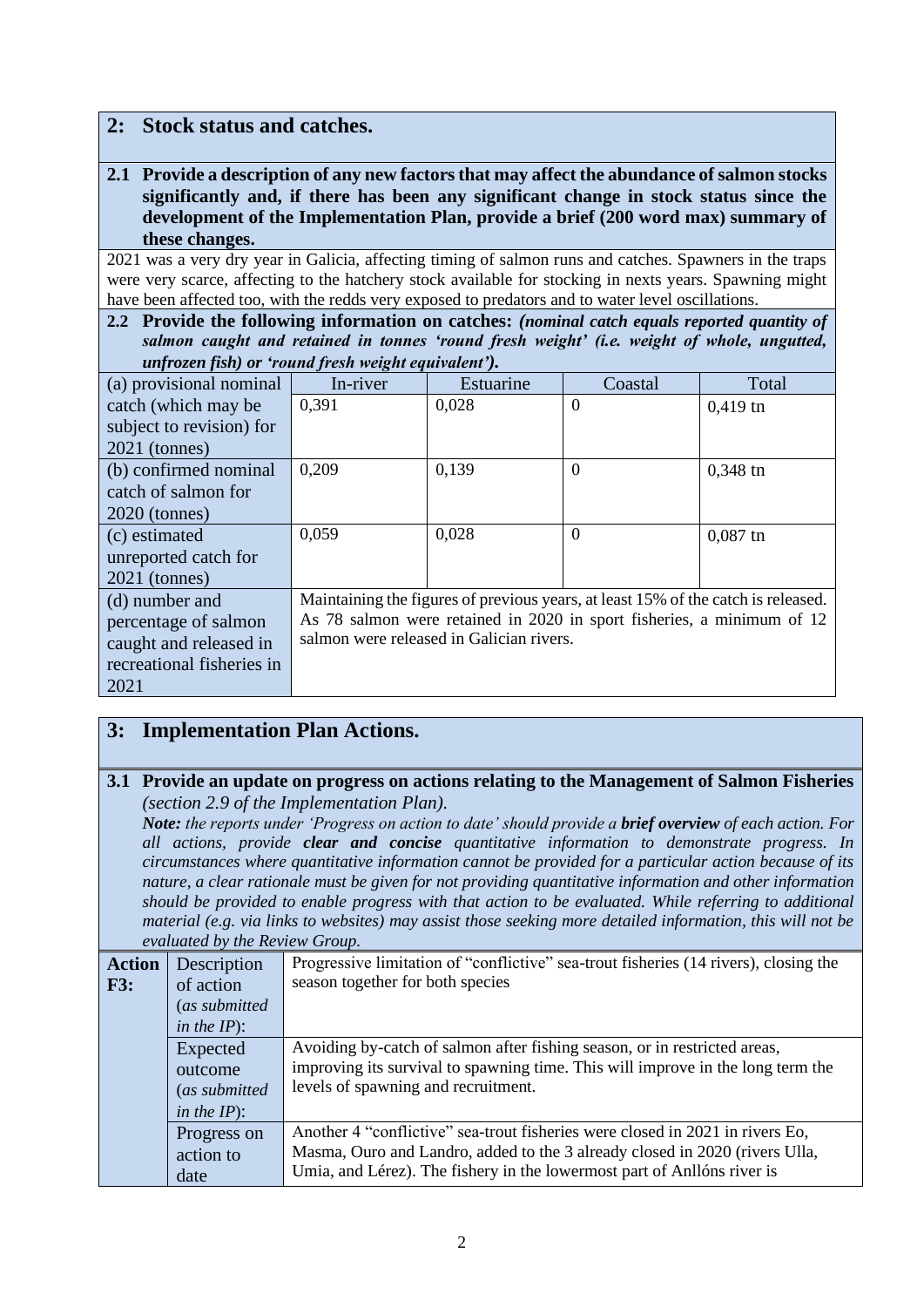|               | (Provide a      | completely CR and closes up on 31 of july, and should be added to the pool of       |
|---------------|-----------------|-------------------------------------------------------------------------------------|
|               |                 |                                                                                     |
|               | brief overview  | "protected" rivers: 8 of 14.                                                        |
|               | with a          | The fishery in the Miño river for sea trout closes jointly with salmon season, but  |
|               | quantitative    | fishing for other species (sea bass) is allowed all over the year by spanish-       |
|               | measure, or     | portuguese governments.                                                             |
|               | other justified | (https://boppo.depo.gal/bop-v2-portlet/download?id=idd_60012B65-5B5D-               |
|               | evaluation, of  | 4DB3-97A6-                                                                          |
|               | progress.       | 36EE796A1CD4&fileName=an.bop.PONTEVEDRA.20200826.2020036567.pdf)                    |
|               | Other           | Fishing for sea-trout is still authorized until 30 of setember in rivers Sor, Mera, |
|               | material (e.g.  | Xubia, Eume, Mandeo and Tambre, in the province of Coruña.                          |
|               | website links)  |                                                                                     |
|               | will not be     |                                                                                     |
|               | evaluated):     |                                                                                     |
|               | Current         |                                                                                     |
|               |                 | Ongoing                                                                             |
|               | status of       |                                                                                     |
|               | action:         |                                                                                     |
|               | If              |                                                                                     |
|               | 'Completed',    |                                                                                     |
|               | has the         |                                                                                     |
|               |                 |                                                                                     |
|               | action          |                                                                                     |
|               | achieved its    |                                                                                     |
|               | objective?      |                                                                                     |
| <b>Action</b> | Description     | Stocking Miño's tributaries in Portugal and Spain presently not used by salmon      |
| F4:           | of action       | with parr of local origin (river Tea).                                              |
|               | (as submitted   |                                                                                     |
|               |                 |                                                                                     |
|               | in the $IP$ ):  |                                                                                     |
|               | Expected        | Reinforcement and improvement of the Miño river stock will contribute to            |
|               | outcome         | maintain a better status on the southernmost populations and, on a larger time-     |
|               | (as submitted   | scale basis, contribute to the recovery/reconstruction of "bridge" populations      |
|               | in the $IP$ ):  | between cantabrian and atlantic complexes.                                          |
|               | Progress on     | As already stated in previous APR, the total number of salmon parr released all     |
|               | action to       | around the basin was 117,000.                                                       |
|               |                 |                                                                                     |
|               | date            |                                                                                     |
|               | (Provide a      |                                                                                     |
|               | brief overview  |                                                                                     |
|               | with a          |                                                                                     |
|               | quantitative    |                                                                                     |
|               | measure, or     |                                                                                     |
|               | other justified |                                                                                     |
|               | evaluation, of  |                                                                                     |
|               | progress.       |                                                                                     |
|               | Other           |                                                                                     |
|               | material (e.g.  |                                                                                     |
|               | website links)  |                                                                                     |
|               | will not be     |                                                                                     |
|               | evaluated):     |                                                                                     |
|               | Current         | Completed                                                                           |
|               | status of       |                                                                                     |
|               |                 |                                                                                     |
|               | action:         |                                                                                     |
|               |                 |                                                                                     |
|               | <b>If</b>       | Yes, but still waiting for returns news.                                            |
|               | 'Completed',    |                                                                                     |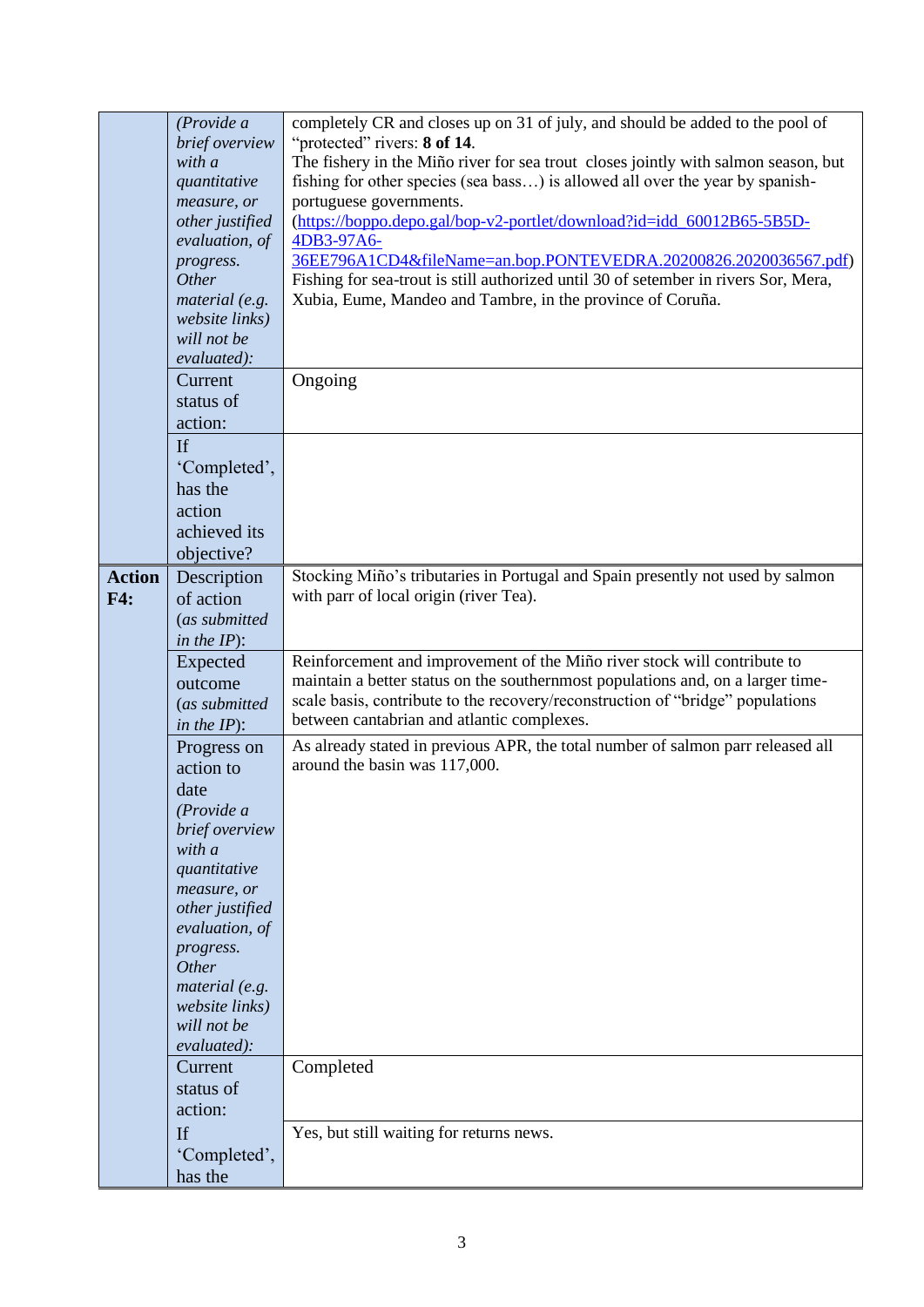| action       |  |
|--------------|--|
| achieved its |  |
| objective?   |  |

#### **3.2 Provide an update on progress on actions relating to Habitat Protection and Restoration** *(section 3.5 of the Implementation Plan).*

*Note: the reports under 'Progress on action to date' should provide a brief overview of each action. For all actions, provide clear and concise quantitative information to demonstrate progress. In circumstances where quantitative information cannot be provided for a particular action because of its nature, a clear rationale must be given for not providing quantitative information and other information should be provided to enable progress with that action to be evaluated. While referring to additional material (e.g. via links to websites) may assist those seeking more detailed information, this will not be evaluated by the Review Group.*

| <b>Action</b><br>H1: | Description of action<br>(as submitted in the $IP$ ):                                                                                                                                                             | Design and testing of new passage facilities for some<br>tributaries of the Miño river.                                                                                   |
|----------------------|-------------------------------------------------------------------------------------------------------------------------------------------------------------------------------------------------------------------|---------------------------------------------------------------------------------------------------------------------------------------------------------------------------|
|                      | <b>Expected outcome</b>                                                                                                                                                                                           | Improvement of connectivity and accessibility in the Miño                                                                                                                 |
|                      | (as submitted in the $IP$ ):                                                                                                                                                                                      | system, allowing to reach the cooler pristine waters of upper<br>reaches.                                                                                                 |
|                      | Progress on action to<br>date<br>(Provide a brief overview<br>with a quantitative<br>measure, or other justified<br>evaluation, of progress.<br>Other material (e.g.<br>website links) will not be<br>evaluated): | As stated in previous APR, 2 "put and take" fish ladders were<br>placed in rivers Furnia and Caselas, adequate for some flow<br>conditions but unnecessary during summer. |
|                      | Current status of action:                                                                                                                                                                                         | Completed                                                                                                                                                                 |
|                      | If 'Completed', has the                                                                                                                                                                                           | Yes                                                                                                                                                                       |
|                      | action achieved its<br>objective?                                                                                                                                                                                 |                                                                                                                                                                           |
|                      |                                                                                                                                                                                                                   |                                                                                                                                                                           |
| <b>Action</b><br>H2: | Description of action<br>(as submitted in the $IP$ ):                                                                                                                                                             | Permeabilization or demolition of barriers in the Miño system                                                                                                             |
|                      | <b>Expected outcome</b><br>(as submitted in the $IP$ ):                                                                                                                                                           | Improvement of connectivity and accessibility in the Miño<br>system, allowing to reach the cooler pristine waters of upper<br>reaches.                                    |
|                      | Progress on action to<br>date                                                                                                                                                                                     | As stated in previous APR, 8 planned barriers were removed in<br>spanish tributaries.                                                                                     |
|                      | (Provide a brief overview<br>with a quantitative<br>measure, or other justified<br>evaluation, of progress.<br>Other material (e.g.<br>website links) will not be<br>evaluated):                                  |                                                                                                                                                                           |
|                      | Current status of action:                                                                                                                                                                                         | Completed                                                                                                                                                                 |
|                      | If 'Completed', has the<br>action achieved its                                                                                                                                                                    | Yes                                                                                                                                                                       |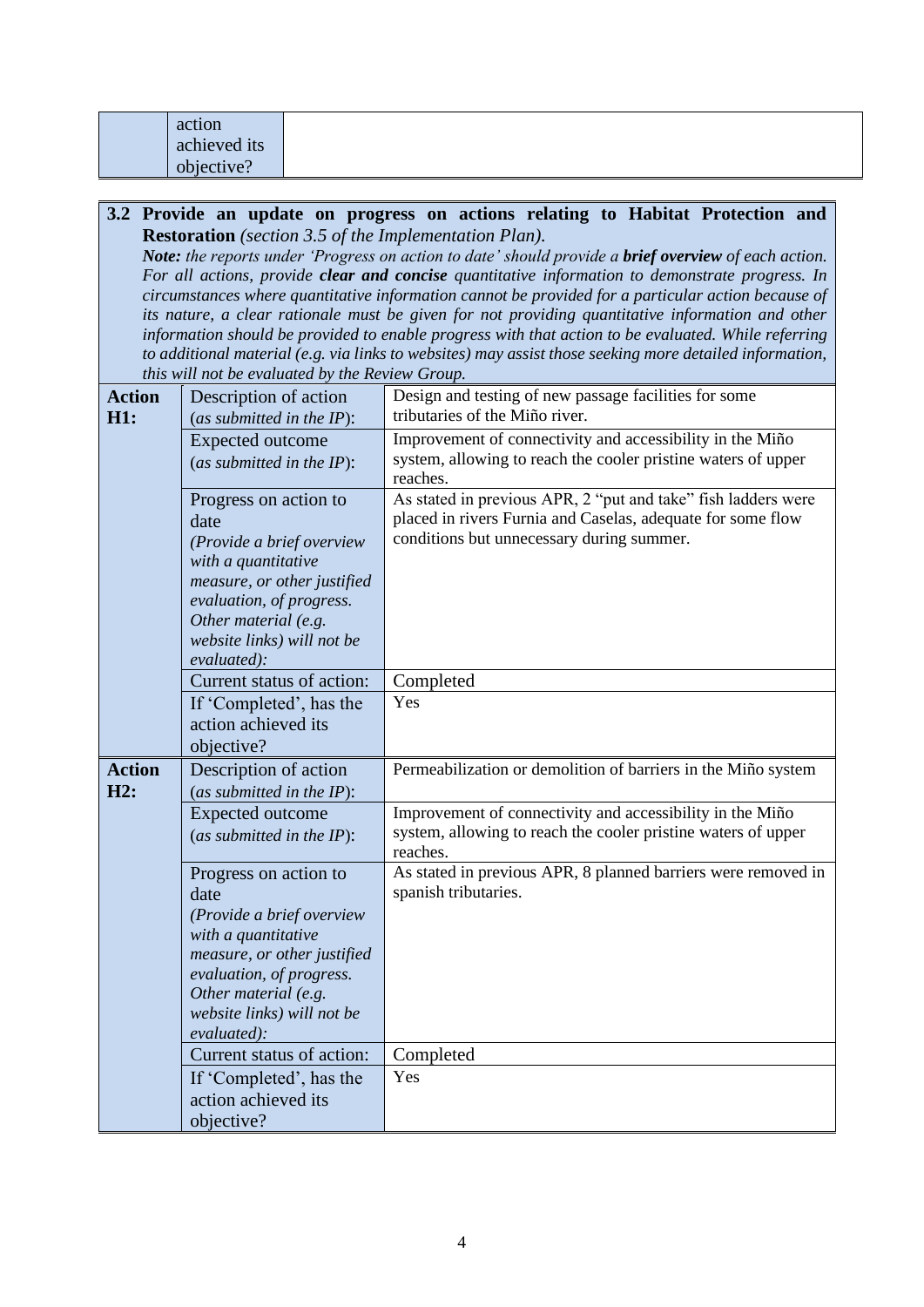**3.3 Provide an update on progress on actions relating to Aquaculture, Introductions and Transfers and Transgenics** *(section 4.11 of the Implementation Plan).*

*Note*: the reports under 'Progress on action to date' should provide a **brief overview** of each action. *For all actions, provide clear and concise quantitative information to demonstrate progress. In circumstances where quantitative information cannot be provided for a particular action because of its nature, a clear rationale must be given for not providing quantitative information and other information should be provided to enable progress with that action to be evaluated. While referring to additional material (e.g. via links to websites) may assist those seeking more detailed information, this will not be evaluated by the Review Group.*

| <b>Action</b> | Description of action        |                 |
|---------------|------------------------------|-----------------|
| A1:           | (as submitted in the IP):    |                 |
|               | Expected outcome             |                 |
|               | (as submitted in the $IP$ ): |                 |
|               | Progress on action to        |                 |
|               | date                         |                 |
|               | (Provide a brief overview    |                 |
|               | with a quantitative          |                 |
|               | measure, or other justified  |                 |
|               | evaluation, of progress.     |                 |
|               | Other material (e.g.         |                 |
|               | website links) will not be   |                 |
|               | evaluated):                  |                 |
|               | Current status of action:    | Choose an item. |
|               | If 'Completed', has the      |                 |
|               | action achieved its          |                 |
|               | objective?                   |                 |

## **4: Additional information required under the Convention**

4.1 Details of any laws, regulations and programmes that have been adopted or repealed since the last notification.

*Ley 2/2021, de 8 de enero, de pesca continental de Galicia* has replaced the old *Ley 7/1992, de 24 de julio, pesca fluvial,* with no relevant changes for salmon populations.

- 4.2 Details of any new commitments concerning the adoption or maintenance in force for specified periods of time of conservation, restoration, and other management measures.
- 4.3 Details of any new actions to prohibit fishing for salmon beyond 12 nautical miles.
- 4.4 Details of any new actions to invite the attention of States not party to the Convention to matters relating to the activities of its vessels which could adversely affect salmon stocks subject to the Convention.
- 4.5 Details of any actions taken to implement regulatory measures under Article 13 of the Convention including imposition of adequate penalties for violations.

### **North American Commission Members only:**

4.6 Details of any new measures to minimise bycatches of salmon originating in the rivers of the other member.